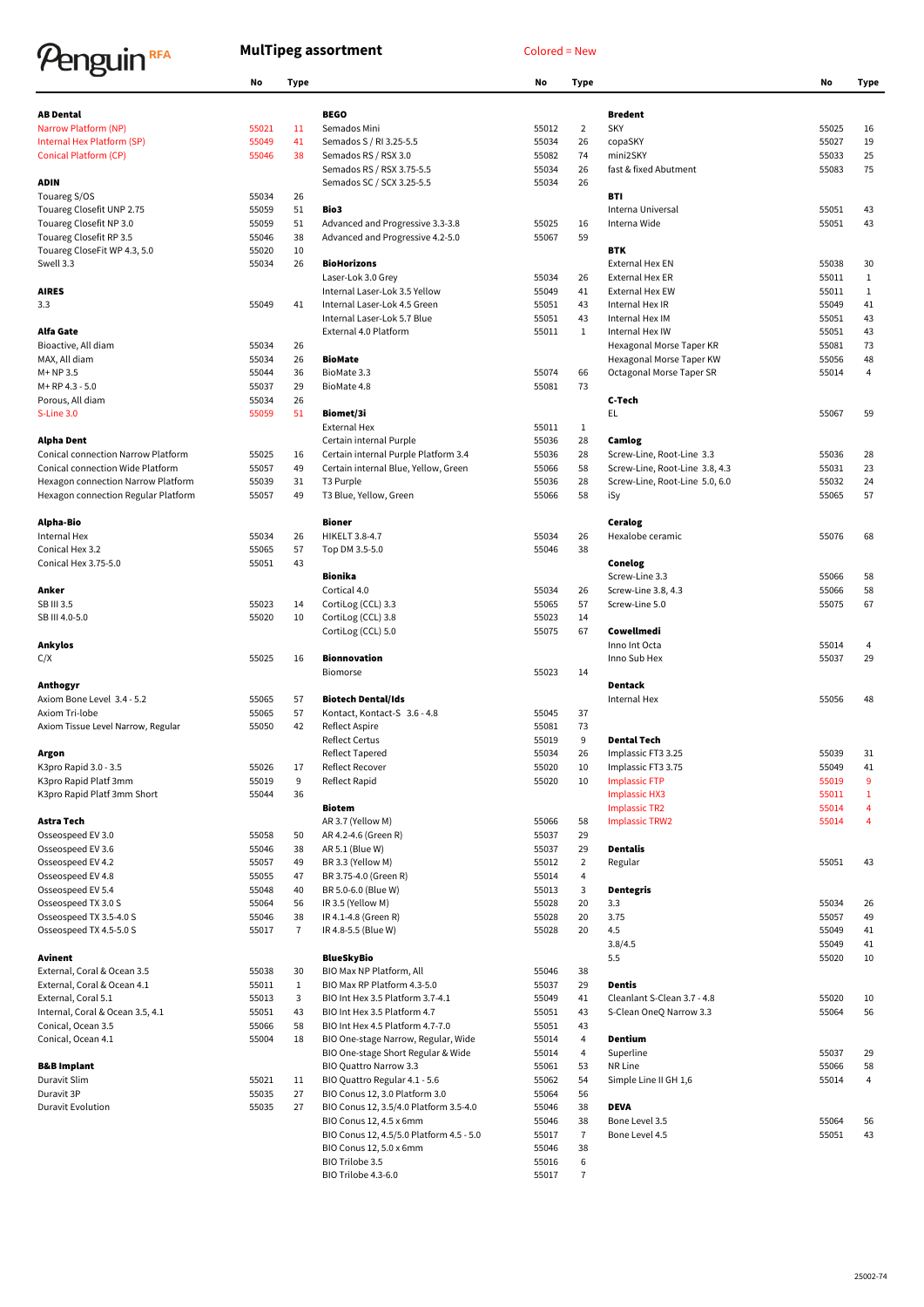|                                                                     | No             | Type           |                                                                | No             | Type           |                                              | No             | Tyr                     |
|---------------------------------------------------------------------|----------------|----------------|----------------------------------------------------------------|----------------|----------------|----------------------------------------------|----------------|-------------------------|
| DIO                                                                 |                |                | <b>IDI</b> Evolution                                           |                |                | Keystone                                     |                |                         |
| SM Submerged 3.8                                                    | 55049          | 41             | Standard implant 3.75-4.0                                      | 55004          | 18             | Prima / Connex                               | 55049          | 41                      |
| SM Submerged 5.0                                                    | 55020          | 10             | B1One High                                                     | 55080          | 72             | Prima / Connex                               | 55067          | 59                      |
| UF II Narrow                                                        | 55064          | 56             | <b>B1One Low</b>                                               | 55033          | 25             | Prima / Connex                               | 55041          | 33                      |
| UF II Regular                                                       | 55020          | 10             |                                                                |                |                | Prima / Genesis Narrow                       | 55049          | 41                      |
|                                                                     |                |                | <b>IDI Implants</b>                                            |                |                | Prima / Genesis Regular                      | 55067          | 59                      |
| <b>Ditron Dental</b>                                                |                |                | BIO 3.5-5.0                                                    | 55037          | 29             | Prima / Genesis Wide                         | 55041          | 33                      |
| Ultimate 3.75-6.0                                                   | 55087          | 79             | ID Cam ST 4.2                                                  | 55010          | 13             | <b>Restore Narrow</b>                        | 55079          | 71                      |
| MPI 3.3-6.0                                                         | 55087          | 79             | <b>ID All</b>                                                  | 55010          | 13             | Restore Regular                              | 55011          | $\mathbf{1}$            |
|                                                                     |                |                | ID3 3.1                                                        | 55021          | 11             | Restore Wide                                 | 55013          | 3                       |
| <b>DSP Biomedical</b>                                               |                |                |                                                                |                |                | TILOBEMAXX 7.0-9.0                           | 55041          | 33                      |
| External Hexagon (HE) Standard                                      | 55014          | $\overline{4}$ | Ids /Biotech dental<br>Kontact, Kontact-S 3.6 - 4.8            |                |                | Klockner                                     |                |                         |
| Hexagonal Internal Standard (HiS)<br>Hexagonal Internal Morse (HIM) | 55034<br>55046 | 26<br>38       | <b>Reflect Aspire</b>                                          | 55045<br>55081 | 37<br>73       | VEGA Micro 3.0                               | 55074          | 66                      |
| Hexagonal Internal Large (HiL)                                      | 55037          | 29             | <b>Reflect Certus</b>                                          | 55019          | 9              | VEGA Narrow 3.5                              | 55065          | 57                      |
| Indexed Morse Taper (CMI)                                           | 55025          | 16             | <b>Reflect Tapered</b>                                         | 55034          | 26             | VEGA Regular 4.0, 4.5                        | 55034          | 26                      |
|                                                                     |                |                | Reflect Recover                                                | 55020          | 10             | KL Narrow 3.3                                | 55012          | $\overline{\mathbf{2}}$ |
| <b>Easy Implant</b>                                                 |                |                | Reflect Rapid                                                  | 55020          | 10             | KL Regular 3.7, 4.2                          | 55011          | $\mathbf{1}$            |
| Ocean                                                               | 55046          | 38             |                                                                |                |                | KL Wide 4.7                                  | 55013          | 3                       |
| Lilas                                                               | 55037          | 29             | Implance                                                       |                |                | SK <sub>2</sub>                              | 55038          | 3 <sub>0</sub>          |
|                                                                     |                |                | Tissue level                                                   | 55014          | 4              | <b>Essential Cone</b>                        | 55067          | 59                      |
| Edierre                                                             |                |                | Bone level Regular                                             | 55037          | 29             | S3M 3.1                                      | 55079          | 71                      |
| 3-lobe                                                              | 55021          | 11             | Bone level 3.3                                                 | 55065          | 57             |                                              |                |                         |
| 4-lobe                                                              | 55025          | 16             |                                                                |                |                | Konmet                                       |                |                         |
|                                                                     |                |                | <b>Implant Direct</b>                                          |                |                | Classic 4.0, 4.8                             | 55014          | 4                       |
| Euroteknika                                                         |                |                | Legacy 1/2/3/4 3.0/3.2                                         | 55012          | $\overline{2}$ | Cylindrical 3.5-4.0                          | 55065          | 57                      |
| Internal Platform 3.0                                               | 55064          | 56             | Legacy 1/2/3/4 3.5/3.7 - 5.7/7.0<br>RePlant 3.5                | 55051          | 43             | Cylindrical 4.5-5.5                          | 55057          | 49                      |
| Internal Platform 3.5<br>Naturactis/Naturall+3.0                    | 55081<br>55064 | 73<br>56       | RePlant 4.3 - 5.0                                              | 55022<br>55010 | 12<br>13       | Short Cylindrical 5.0-6.0<br>Conical 4.4/3.4 | 55078<br>55065 | 7 <sub>0</sub><br>57    |
| Naturactis 3.5-5.0                                                  | 55081          | 73             | RePlant 6.0                                                    | 55032          | 24             | Conical 4.8/3.8, 5.5/4.5                     | 55057          | 49                      |
| Uneva                                                               | 55011          | $\mathbf{1}$   | ReActive 3.5 Platform                                          | 55022          | 12             |                                              |                |                         |
|                                                                     |                |                | ReActive 4.3 - 5.0 Platform                                    | 55010          | 13             | Kyocera                                      |                |                         |
| galimplant                                                          |                |                | Interactive 3.0 Platform                                       | 55046          | 38             | FINESIA Bone Level 3.2-3.4 (NP)              | 55058          | 50                      |
| iPx 4012                                                            | 55046          | 38             | Interactive 3.4 Platform                                       | 55037          | 29             | FINESIA Bone Level 3.7-4.2 (RP)              | 55034          | 26                      |
|                                                                     |                |                | Screwindirect 5.0 PF 3.0 - 5.7                                 | 55070          | 62             | FINESIA Bone Level 4.7-5.2 (WP)              | 55014          | $\overline{4}$          |
| <b>GC Tech</b>                                                      |                |                |                                                                |                |                | FINESIA Tissue Level 3.7-4.7 (RP)            | 55014          | $\overline{4}$          |
| Aadva Narrow                                                        | 55081          | 73             | <b>Implant One</b>                                             |                |                | FINESIA Tissue Level 4.7-5.2 (WP)            | 55014          | $\overline{4}$          |
| Aadva Regular                                                       | 55066          | 58             | 100 Series Std thread                                          | 55029          | 21             | POIEX HAC 3.7                                | 55085          | 77                      |
|                                                                     |                |                | 200 Series Std thread                                          | 55029          | 21             | POIEX HAC 4.2                                | 55025          | 16                      |
| Geass                                                               |                |                | 300 Series Std thread (blue)                                   | 55029          | 21             | JMM POI HAC 3.7                              | 55004          | 18                      |
| Way Extra                                                           | 55081          | 73             | 400 Series Std thread (purple)                                 | 55035          | 27             | JMM POI HAC 4.2                              | 55004          | 18                      |
|                                                                     |                |                | 500 series Std thread (green)<br>300 Series Wide thread (blue) | 55035          | 27<br>21       |                                              |                |                         |
| Global D<br>In-Kone 4.0-5.0                                         | 55024          | 15             | 400 Series Wide thread (purple)                                | 55029<br>55035 | 27             | Lasak<br>BioniQ QR                           | 55066          | 58                      |
| TwinKon 3.5-4.5                                                     | 55122          | 88             | 500 Series Wide thread (green)                                 | 55035          | 27             | BioniQ QN                                    | 55021          | 11                      |
| gmi                                                                 |                |                | <b>Implant Swiss</b>                                           |                |                | Leader                                       |                |                         |
| avantgard RP 3.75-4.25                                              | 55066          | 58             | <b>Tissue level</b>                                            | 55014          | $\overline{4}$ | Internal Hex, 3.3 - 5.5 mm                   | 55034          | 26                      |
| avantgard WP 4.75-5.75                                              | 55075          | 67             | Bone level Regular                                             | 55037          | 29             | Cono-In                                      | 55067          | 59                      |
| frontier RP,WP                                                      | 55051          | 43             | Bone level 3.3                                                 | 55065          | 57             |                                              |                |                         |
| phoenix NP 3.3                                                      | 55038          | 30             |                                                                |                |                | Maxillent                                    |                |                         |
| phoenix Std 3.3 - Wide 5.0                                          | 55011          | $\mathbf{1}$   | Implantvision                                                  |                |                | iRaise                                       | 55049          | 41                      |
| Monolith 3.0                                                        | 55043          | 35             | Internal Hex 3.7-5.7                                           | 55034          | 26             |                                              |                |                         |
|                                                                     |                |                |                                                                |                |                | Medentika                                    |                |                         |
| <b>GP Implants</b>                                                  |                |                | Innobiosurg                                                    |                |                | Microcone NI                                 | 55021          | $_{11}$                 |
| SSI Spiral Shape implant                                            | 55051          | 43             | MagiCore Regular                                               | 55018          | 8              | Microcone RI                                 | 55081          | 73                      |
|                                                                     |                |                |                                                                |                |                | Quattrocone RI                               | 55081          | 73                      |
| gt medical                                                          |                |                | <b>Intoss Anchor</b>                                           |                |                | Quattrocone 30 Al                            | 55081          | 73                      |
| HXE                                                                 | 55011          | $\mathbf{1}$   | Internal Hex 3.7-5.7                                           | 55088          | 80             | Procone 3.3                                  | 55119          | 85                      |
| <b>HXE RP</b>                                                       | 55012          | $\overline{2}$ |                                                                |                |                | Procone 3.8                                  | 55031          | 23                      |
| <b>HXE WP</b>                                                       | 55013<br>55037 | 3<br>29        | Intra-lock                                                     |                |                | Procone 4.3                                  | 55031          | 23                      |
| HXI 4.1<br>002 HXI 4.7                                              | 55049          | 41             | Intrahex 3.4 - 4.5<br>Gold & Blue 3.4 - 6.0                    | 55051<br>55051 | 43<br>43       | Procone 5.0                                  | 55032          | 2 <sup>2</sup>          |
| OCT 4.3                                                             | 55014          | $\overline{4}$ | InDex 3.4 - 3.75                                               | 55015          | 5              | Medentis                                     |                |                         |
|                                                                     |                |                | InDex 4.0 - 4.3                                                | 55020          | 10             | ICX Premium/Active Master 3.75 - 4.8 (BL)    | 55062          | 54                      |
| Hahn                                                                |                |                | FlatTop 3.75                                                   | 55012          | $\overline{2}$ | ICX Premium/Active Master 3.3 (BL)           | 55058          | 50                      |
| Tapered 3.0                                                         | 55058          | 50             |                                                                |                |                | ICX Plus 3.45 Tissue Level                   | 55039          | 31                      |
| Tapered 3.5                                                         | 55046          | 38             | <b>IRES</b>                                                    |                |                |                                              |                |                         |
| Tapered 4.3                                                         | 55046          | 38             | External Hex Narrow 3.3                                        | 55012          | $\overline{2}$ | <b>Medical Instinct</b>                      |                |                         |
| Tapered 5.0                                                         | 55037          | 29             | External Hex Regular 3.7 - 5.2                                 | 55011          | $\mathbf{1}$   | Hex 3.0                                      | 55071          | 63                      |
| Tapered 7.0                                                         | 55048          | 40             | Internal Hex Narrow 3.3                                        | 55087          | 79             | Hex 3.4, 4.0, 5.0                            | 55052          | 44                      |
|                                                                     |                |                | Internal Hex Regular 3.7 - 5.2                                 | 55049          | 41             | Cone 3.0, 3.4, 4.0                           | 55071          | 63                      |
| Hi-Tec                                                              |                |                | Internal Octagon Regular 3.7 - 5.2                             | 55014          | 4              | Cone 5.0                                     | 55072          | 64                      |
| Tapered Self Thread NTI 3.3, SLT 3,75                               | 55034          | 26             |                                                                |                |                |                                              |                |                         |
| Tapered Self Thread GTI 4.2, WTI 5.0                                | 55051          | 43             | J Dental Care                                                  |                |                | Medigma Biomedical                           |                |                         |
| Spark TPI                                                           | 55034          | 26             | JDEvolution 3.7-6.0                                            | 55067          | 59             | Mars 3,5-6,0                                 | 55057          | 49                      |
| Logic Plus                                                          | 55034          | 26             | JDEvolution Plus+ 3.7-6.0                                      | 55067          | 59             | FixTite 3,5-6                                | 55057          | 49                      |
| Logic LGI 3.0-3.5                                                   | 55046          | 38             | JD Evolution S 3.25                                            | 55044          | 36             | Fix-a-Dent 3,75-6                            | 55057          | 49                      |
| Logic LGI 4.3-5.0                                                   | 55037          | 29             | JD ICON ultra, S 2.75                                          | 55064          | 56             |                                              |                |                         |
|                                                                     |                |                | <b>Conical Abutment</b>                                        | 55080          | 72             | Medimecca                                    |                |                         |
| Hiossen                                                             |                |                |                                                                |                |                | PT SLA Chaorum                               | 55047          | 39                      |
|                                                                     |                |                |                                                                |                |                |                                              |                |                         |
| HS System                                                           | 55028          | 20             |                                                                |                |                |                                              |                |                         |
| ET System                                                           | 55037          | 29             |                                                                |                |                |                                              |                |                         |
| ET 3.2                                                              | 55047          | 39             |                                                                |                |                |                                              |                |                         |
| ET mini                                                             | 55015          | 5              |                                                                |                |                |                                              |                |                         |

| 'pe             |                                           | No    | Type |
|-----------------|-------------------------------------------|-------|------|
|                 | Keystone                                  |       |      |
| L8              | Prima / Connex                            | 55049 | 41   |
| 72              | Prima / Connex                            | 55067 | 59   |
| 25              | Prima / Connex                            | 55041 | 33   |
|                 | Prima / Genesis Narrow                    | 55049 | 41   |
|                 | Prima / Genesis Regular                   | 55067 | 59   |
| 29              | Prima / Genesis Wide                      | 55041 | 33   |
| L3              | <b>Restore Narrow</b>                     | 55079 | 71   |
| L3              | Restore Regular                           | 55011 | 1    |
| 11              | <b>Restore Wide</b>                       | 55013 | 3    |
|                 | TILOBEMAXX 7.0-9.0                        | 55041 | 33   |
| 37              | Klockner                                  |       |      |
| 73              | VEGA Micro 3.0                            | 55074 | 66   |
| 9               | <b>VEGA Narrow 3.5</b>                    | 55065 | 57   |
| 26              | VEGA Regular 4.0, 4.5                     | 55034 | 26   |
| LO              | KL Narrow 3.3                             | 55012 | 2    |
| LO              | KL Regular 3.7, 4.2                       | 55011 | 1    |
|                 | KL Wide 4.7                               | 55013 | 3    |
|                 | SK <sub>2</sub>                           | 55038 | 30   |
| 4               | <b>Essential Cone</b>                     | 55067 | 59   |
| 29              | S3M 3.1                                   | 55079 | 71   |
| 57              |                                           |       |      |
|                 | Konmet                                    |       |      |
|                 | Classic 4.0, 4.8                          | 55014 | 4    |
| 2               | Cylindrical 3.5-4.0                       | 55065 | 57   |
| 13              | Cylindrical 4.5-5.5                       | 55057 | 49   |
| 12              | Short Cylindrical 5.0-6.0                 | 55078 | 70   |
| L3              | Conical 4.4/3.4                           | 55065 | 57   |
| 14              | Conical 4.8/3.8, 5.5/4.5                  | 55057 | 49   |
| 12              |                                           |       |      |
| L3              | Kyocera                                   |       |      |
| 38              | FINESIA Bone Level 3.2-3.4 (NP)           | 55058 | 50   |
| 29              | FINESIA Bone Level 3.7-4.2 (RP)           | 55034 | 26   |
| 52              | FINESIA Bone Level 4.7-5.2 (WP)           | 55014 | 4    |
|                 | FINESIA Tissue Level 3.7-4.7 (RP)         | 55014 | 4    |
|                 | FINESIA Tissue Level 4.7-5.2 (WP)         | 55014 | 4    |
| 21              | POIEX HAC 3.7                             | 55085 | 77   |
| $\overline{21}$ | POIEX HAC 4.2                             | 55025 | 16   |
| $^{21}$         | JMM POI HAC 3.7                           | 55004 | 18   |
| 27<br>27        | JMM POI HAC 4.2                           | 55004 | 18   |
| $^{21}$         | Lasak                                     |       |      |
| 27              | <b>BioniQ QR</b>                          | 55066 | 58   |
| 27              | BioniQ QN                                 | 55021 | 11   |
|                 | Leader                                    |       |      |
| 4               | Internal Hex, 3.3 - 5.5 mm                | 55034 | 26   |
| 29              | Cono-In                                   | 55067 | 59   |
| 57              |                                           |       |      |
|                 | Maxillent<br>iRaise                       | 55049 | 41   |
| 26              |                                           |       |      |
|                 | Medentika                                 |       |      |
|                 | Microcone NI                              | 55021 | 11   |
| 8               | Microcone RI                              | 55081 | 73   |
|                 | Quattrocone RI                            | 55081 | 73   |
|                 | Quattrocone 30 Al                         | 55081 | 73   |
| 30              | Procone 3.3                               | 55119 | 85   |
|                 | Procone 3.8                               | 55031 | 23   |
|                 | Procone 4.3                               | 55031 | 23   |
| 13              | Procone 5.0                               | 55032 | 24   |
| 13              |                                           |       |      |
| 5               | Medentis                                  |       |      |
| LO.             | ICX Premium/Active Master 3.75 - 4.8 (BL) | 55062 | 54   |
| 2               | ICX Premium/Active Master 3.3 (BL)        | 55058 | 50   |
|                 | ICX Plus 3.45 Tissue Level                | 55039 | 31   |
| 2               | <b>Medical Instinct</b>                   |       |      |
| 1               | Hex 3.0                                   | 55071 | 63   |
| 79              | Hex 3.4, 4.0, 5.0                         | 55052 | 44   |
| 11              | Cone 3.0, 3.4, 4.0                        | 55071 | 63   |
| 4               | Cone 5.0                                  | 55072 | 64   |
|                 | Medigma Biomedical                        |       |      |
| 59              | Mars 3,5-6,0                              | 55057 | 49   |
| 59              | FixTite 3,5-6                             | 55057 | 49   |
|                 |                                           |       |      |
| 36              | Fix-a-Dent 3,75-6                         | 55057 | 49   |
| 56              |                                           |       |      |
| 72              | Medimecca                                 |       |      |
|                 | PT SLA Chaorum                            | 55047 | 39   |
|                 |                                           |       |      |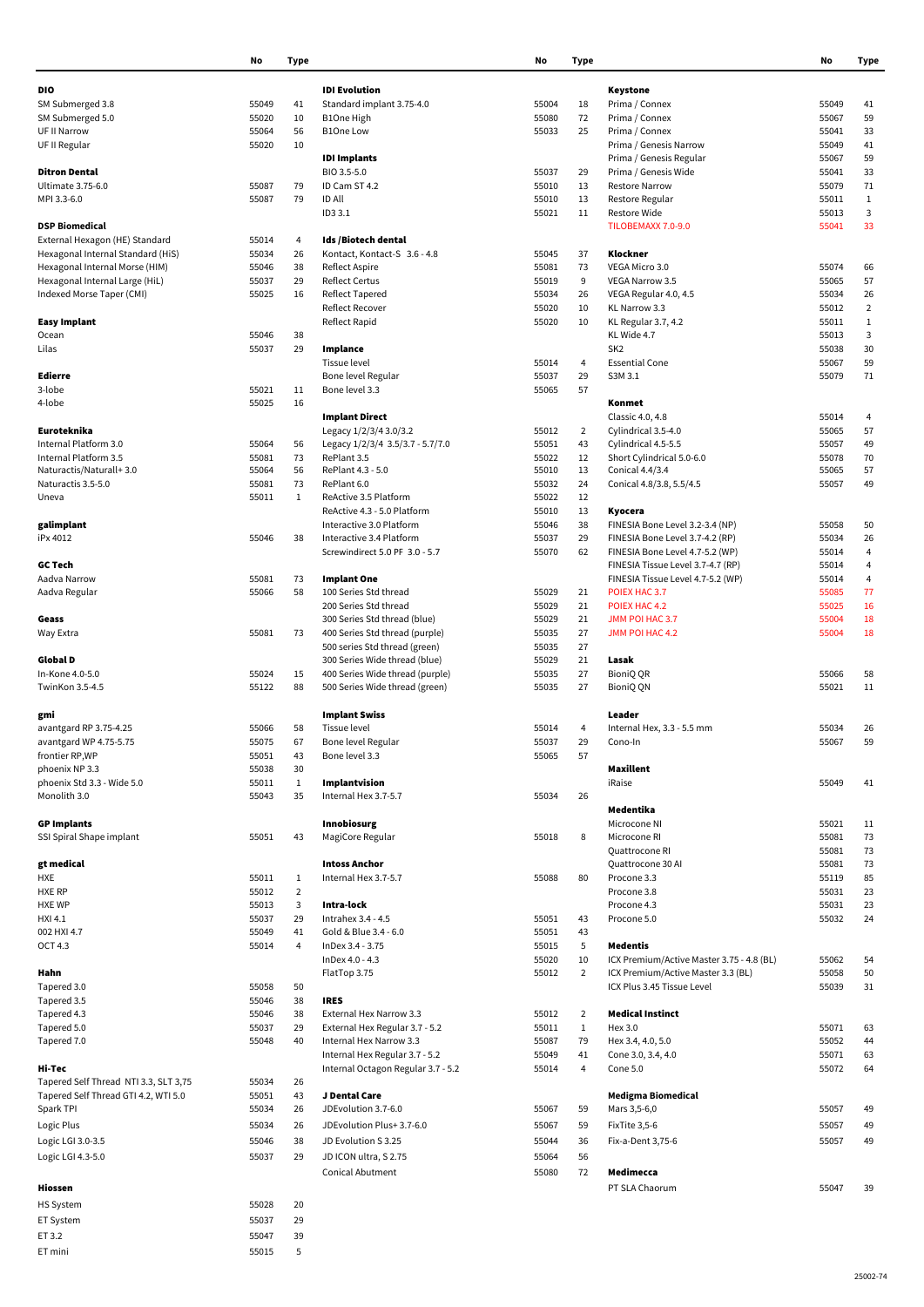|                                         | No    | <b>Type</b>    |                                           | No    | <b>Type</b>    |                                             | No    | Tyr            |
|-----------------------------------------|-------|----------------|-------------------------------------------|-------|----------------|---------------------------------------------|-------|----------------|
|                                         |       |                |                                           |       |                |                                             |       |                |
| Megagen                                 |       |                | <b>NucleOss</b>                           |       |                | <b>Prodent Italia</b>                       |       |                |
| Anyridge                                | 55051 | 43             | Tpure Bone Level                          | 55004 | 18             | Twinner & Prime, Conomet, Collar: Orange    | 55027 | 19             |
| Anyone Internal                         | 55037 | 29             | T6 Bonel Level                            | 55074 | 66             | Twinner & Prime, Conomet, Collar:: Fuchsia  | 55051 | 43             |
| Mini                                    | 55064 | 56             |                                           |       |                | Twinner & Prime, Conomet, Collar: Green     | 55067 | 59             |
| MUA                                     | 55080 | 72             | <b>OCO Biomedical</b>                     |       |                | Twinner & Prime, Conomet, Collar: Yellow    | 55020 | 10             |
| Octa                                    | 55121 | 87             | Engage 3.25                               | 55027 | 19             | Prime, Conomet, Collar: Blue                | 55020 | 10             |
|                                         |       |                | Engage 4.0-6.0                            | 55051 | 43             |                                             |       |                |
| <b>Meisinger Implants</b>               |       |                | ERI 3.25                                  | 55069 | 61             | Qualia                                      |       |                |
| OKTAGON Tissue Level RP, WP             |       | 4              | ERI 4.0-5.0                               | 55014 | 4              | NeoActive                                   | 55046 | 38             |
|                                         | 55014 |                |                                           |       |                |                                             |       |                |
| OKTAGON Bone Level NC                   | 55061 | 53             | TSI 3.25                                  | 55068 | 60             |                                             |       |                |
| OKTAGON Bone Level RC                   | 55062 | 54             | TSI 4.0-5.0                               | 55011 | $\mathbf{1}$   | Quest                                       |       |                |
|                                         |       |                |                                           |       |                | <b>Hylock NP</b>                            | 55030 | 22             |
| Microdent                               |       |                | <b>OsseoFuse</b>                          |       |                | Hylock RP                                   | 55066 | 58             |
| Universal                               | 55011 | $\mathbf{1}$   | Hexaplus/HexaPlus-S Sinus 3.75-7.5        | 55081 | 73             |                                             |       |                |
| Microdent 2.8 - 3.25                    | 55068 | 60             | ConicalPlus/ConicalPlus-S Sinus 3.75-5.25 | 55015 | 5              | Resista                                     |       |                |
| Microdent 3.3 - 5.0                     | 55011 | $\mathbf{1}$   |                                           |       |                | WIS 3.0-5.0                                 | 55049 | 41             |
| Microdent 5.5 - 8.0                     | 55013 | 3              | Osstem                                    |       |                |                                             |       |                |
| Genius 3.0                              | 55025 | 16             | ETIII 3.5                                 | 55015 | 5              | <b>Rex Implants</b>                         |       |                |
| Genius 3.5 - 5.0                        | 55051 | 43             | ETIII 4.0-5.0                             | 55037 | 29             | External hex TL 1.8                         | 55060 | 52             |
| Ektos 3.2                               | 55023 | 14             | US Regular                                | 55011 | $\mathbf{1}$   | Internal hex TL 2.9                         | 55034 | 26             |
| Ektos 3.7 - 8.0                         | 55051 |                | US Mini                                   | 55012 | $\overline{2}$ |                                             |       |                |
|                                         |       | 43             |                                           |       |                |                                             |       |                |
| Trylogic 3.5 - 4.2                      | 55051 | 43             | US Wide                                   | 55013 | 3              | Ritter                                      |       |                |
| Trylogic 5.0                            | 55075 | 67             | US Wide PS                                | 55011 | $\mathbf{1}$   | Multi Unit                                  | 55033 | 25             |
|                                         |       |                | SS Regular, Wide                          | 55028 | 20             | Spiral SB/LA Narrow PF 2.9                  | 55081 | 73             |
| MIS                                     |       |                | TS Regular, Reg Short, Diam 6 & 7         | 55037 | 29             | Spiral SB/LA Standard PF 3.75               | 55049 | 41             |
| Conical connection Narrow (C1, V3)      | 55081 | 73             | TS Mini 3.5                               | 55015 | 5              |                                             |       |                |
| Conical connection Standard (C1, V3)    | 55087 | 79             | TS Mini 3.0                               | 55047 | 39             | <b>RS Implant</b>                           |       |                |
| Conical connection Wide (C1)            | 55041 | 33             |                                           |       |                | $3.5 - 6.0$                                 | 55020 | 10             |
| Seven and M4 Narrow                     | 55027 | 19             | <b>Osteo Plus</b>                         |       |                |                                             |       |                |
| Seven and M4 Standard                   | 55049 | 41             | Iridium PF 3.8 & 4.2                      | 55079 | 71             | Schütz Dental                               |       |                |
| Seven Wide 5.0                          | 55051 | 43             | She 3.45, 3.75                            | 55011 | $\mathbf{1}$   | Impla cylindrical                           | 55052 | 44             |
|                                         |       |                |                                           | 55049 | 41             | IMPLA micro Retention Cone 4.2              | 55052 | 44             |
| Connect abutment NP, SP, WP             | 55115 | 81             | Shi 3.75, 4.2                             |       |                |                                             |       |                |
| Multi Unit System                       | 55033 | 25             | Shi 5.0                                   | 55051 | 43             |                                             |       |                |
|                                         |       |                |                                           |       |                | <b>SGS Implant</b>                          |       |                |
| myplant GmbH                            |       |                | OT-Medical                                |       |                | P1, P7 Platform                             | 55049 | 41             |
| Myplant two 3,5-4,5                     | 55077 | 69             | OT-F2 3.4, 3.8                            | 55053 | 45             | P1D, P5D, P7D                               | 55049 | 41             |
|                                         |       |                | OT-F24.1                                  | 55073 | 65             | P7N                                         | 55059 | 51             |
| <b>Neo Biotech</b>                      |       |                | OT-F2 5.0                                 | 55125 | 91             |                                             |       |                |
| IS II 4.0                               | 55020 | 10             |                                           |       |                | <b>SIC</b> invent                           |       |                |
| IS III 4.0                              | 55020 | 10             | Overmed                                   |       |                | <b>MUA</b>                                  | 55120 | 86             |
|                                         |       |                | Easyline Easydip                          | 55020 | 10             | SICace 3.4 - 5.0                            | 55052 | 44             |
| <b>Neodent</b>                          |       |                | ETLINE                                    | 55034 | 26             | SICmax, SICtapered 3.7 - 5.2                | 55052 | 44             |
| Cone Morse Connection                   | 55025 | 16             |                                           |       |                | SICvantage® max, SICvantage tapered 3.0     | 55026 | 17             |
| <b>Grand Morse Connection</b>           | 55066 | 58             | Oxy Implant                               |       |                | SICvantage® max, SICvantage tapered 3.7     | 55116 | 82             |
| <b>Titamax WS Conection</b>             | 55056 | 48             | Internal                                  | 55020 | 10             | SICvantage® max, SICvantage tapered 4.2-5.2 | 55054 | 46             |
|                                         |       |                |                                           |       |                |                                             |       |                |
| <b>GM Micro Conical Abutment</b>        | 55080 | 72             | Kone Conical Narrow                       | 55021 | 11             |                                             |       |                |
|                                         |       |                | Kone Conical Regular                      | 55051 | 43             | <b>Simply Implants</b>                      |       |                |
| <b>Neoss</b>                            |       |                | PSK Line Regular                          | 55051 | 43             | Internal Hex                                | 55051 | 43             |
| SP $(\emptyset$ 3.5 implants and wider) | 55004 | 18             | External Mini                             | 55079 | 71             |                                             |       |                |
| NP (Ø 3.25)                             | 55027 | 19             | <b>External Regular</b>                   | 55011 | $\mathbf{1}$   | <b>SIN</b>                                  |       |                |
| <b>Access Abutment</b>                  | 55060 | 52             | External Maxi                             | 55011 | $\mathbf{1}$   | Strong SW CM                                | 55023 | 14             |
|                                         |       |                |                                           |       |                | Strong SW Int Hex                           | 55035 | 27             |
| <b>Nobel Biocare</b>                    |       |                | <b>Paltop</b>                             |       |                | Unitite CM 2.9                              | 55084 | 76             |
| Brånemark System Ext hex RP             | 55011 | $\mathbf{1}$   | Standard 3.75-5.0                         | 55034 | 26             | Unitite CM 3.5                              | 55077 | 69             |
| Brånemark System Ext hex NP             | 55012 | $\overline{2}$ | Narrow                                    | 55027 | 19             | Unitite CM Compact 4.0                      | 55085 | 77             |
| Brånemark System Ext hex WP             | 55013 | 3              | PCA Conical                               | 55066 | 58             | Tryon 3.25 - 5.0                            | 55011 | $\mathbf{1}$   |
| Tri-lobe Connection NP                  | 55022 | 12             |                                           |       |                |                                             |       |                |
| Tri-lobe Connection RP, WP              | 55010 | 13             | Phibo                                     |       |                | <b>Southern Implants</b>                    |       |                |
|                                         |       |                |                                           |       |                |                                             |       |                |
| Tri-lobe Connection 6.0                 | 55032 | 24             | Aurea EVO NP                              | 55027 | 19             | Tri-Nex 4.3-5.0                             | 55010 | 13             |
| Conical Connection 3.0                  | 55058 | 50             | Aurea EVO RP, WP                          | 55051 | 43             | Tri-Nex 3.5                                 | 55022 | 12             |
| <b>Conical Connection Narrow</b>        | 55046 | 38             | TSA <sub>S3</sub>                         | 55074 | 66             | <b>External Hex</b>                         | 55011 | $\mathbf{1}$   |
| <b>Conical Connection Regular</b>       | 55037 | 29             | <b>TSA S4, S5</b>                         | 55034 | 26             | MAX Ext Hex                                 | 55011 | $\mathbf{1}$   |
| Conical Connection Wide 5.5             | 55048 | 40             | TSH S3, S4, S5                            | 55011 | $\mathbf{1}$   | Co-Axis Ext Hex                             | 55011 | $\mathbf{1}$   |
| MUANP&RP                                | 55080 | 72             |                                           |       |                | Piccolo Ext Hex                             | 55050 | 42             |
| On1 NP, RP, WP                          | 55042 | 34             | P-I Brånemark                             |       |                | IT-Connection                               | 55014 | $\overline{4}$ |
|                                         |       |                | <b>HEX 3.3</b>                            | 55115 | 81             | Deep Conical 3.0                            | 55064 | 56             |
| <b>Noris Medical</b>                    |       |                | HEX 3.75 -5.0                             | 55117 | 83             | Deep Conical 3.5-4.0                        | 55046 | 38             |
| Tuff 3.3 - 6.0                          | 55034 | 26             | AMP 3.3                                   | 55039 | 31             | Deep Conical Tapered 5.0                    | 55017 | $\overline{1}$ |
|                                         |       |                | AMP 3.75 - 4.8                            |       | 84             |                                             |       |                |
|                                         |       |                |                                           | 55118 |                |                                             |       |                |
| Novem                                   |       |                | MT 3.3 - 4.8                              | 55046 | 38             | Spiral Tech                                 |       |                |
| 3.4                                     | 55039 | 31             | Conical Abutment HEX, AMP, MT             | 55080 | 72             | ESi, Hex connection                         | 55051 | 43             |
| 3.8                                     | 55016 | 6              |                                           |       |                | Ultimate, Hex connection                    | 55051 | 43             |
| 4.2, 5.0                                | 55057 | 49             |                                           |       |                | ESi Conical 3.5                             | 55044 | 36             |

| No    | Type                    |                                            | No    | Type         |                                             | No    | Type         |
|-------|-------------------------|--------------------------------------------|-------|--------------|---------------------------------------------|-------|--------------|
|       |                         |                                            |       |              |                                             |       |              |
|       |                         | <b>NucleOss</b>                            |       |              | Prodent Italia                              |       |              |
| 55051 | 43                      | Tpure Bone Level                           | 55004 | 18           | Twinner & Prime, Conomet, Collar: Orange    | 55027 | 19           |
| 55037 | 29                      | T6 Bonel Level                             | 55074 | 66           | Twinner & Prime, Conomet, Collar:: Fuchsia  | 55051 | 43           |
| 55064 | 56                      |                                            |       |              | Twinner & Prime, Conomet, Collar: Green     | 55067 | 59           |
| 55080 | 72                      | <b>OCO Biomedical</b>                      |       |              | Twinner & Prime, Conomet, Collar: Yellow    | 55020 | 10           |
| 55121 | 87                      | Engage 3.25                                | 55027 | 19           | Prime, Conomet, Collar: Blue                | 55020 | 10           |
|       |                         | Engage 4.0-6.0                             | 55051 | 43           |                                             |       |              |
|       |                         | ERI 3.25                                   | 55069 | 61           | Qualia                                      |       |              |
| 55014 | 4                       | ERI 4.0-5.0                                | 55014 | 4            | NeoActive                                   | 55046 | 38           |
| 55061 | 53                      | TSI 3.25                                   | 55068 | 60           |                                             |       |              |
| 55062 | 54                      | TSI 4.0-5.0                                | 55011 | $\mathbf{1}$ | Quest                                       |       |              |
|       |                         |                                            |       |              | Hylock NP                                   | 55030 | 22           |
|       |                         | <b>OsseoFuse</b>                           |       |              | Hylock RP                                   | 55066 | 58           |
| 55011 | 1                       | Hexaplus/HexaPlus-S Sinus 3.75-7.5         | 55081 | 73           |                                             |       |              |
| 55068 | 60                      | ConicalPlus/ ConicalPlus-S Sinus 3.75-5.25 | 55015 | 5            | Resista                                     |       |              |
| 55011 | 1                       |                                            |       |              | WIS 3.0-5.0                                 | 55049 | 41           |
|       |                         |                                            |       |              |                                             |       |              |
| 55013 | 3                       | Osstem                                     |       |              |                                             |       |              |
| 55025 | 16                      | ETIII 3.5                                  | 55015 | 5            | <b>Rex Implants</b>                         |       |              |
| 55051 | 43                      | ETIII 4.0-5.0                              | 55037 | 29           | External hex TL 1.8                         | 55060 | 52           |
| 55023 | 14                      | US Regular                                 | 55011 | $\mathbf{1}$ | Internal hex TL 2.9                         | 55034 | 26           |
| 55051 | 43                      | US Mini                                    | 55012 | 2            |                                             |       |              |
| 55051 | 43                      | US Wide                                    | 55013 | 3            | Ritter                                      |       |              |
| 55075 | 67                      | US Wide PS                                 | 55011 | 1            | Multi Unit                                  | 55033 | 25           |
|       |                         | SS Regular, Wide                           | 55028 | 20           | Spiral SB/LA Narrow PF 2.9                  | 55081 | 73           |
|       |                         | TS Regular, Reg Short, Diam 6 & 7          | 55037 | 29           | Spiral SB/LA Standard PF 3.75               | 55049 | 41           |
| 55081 | 73                      | TS Mini 3.5                                | 55015 | 5            |                                             |       |              |
| 55087 | 79                      | TS Mini 3.0                                | 55047 | 39           | <b>RS Implant</b>                           |       |              |
| 55041 | 33                      |                                            |       |              | $3.5 - 6.0$                                 | 55020 | 10           |
| 55027 | 19                      | <b>Osteo Plus</b>                          |       |              |                                             |       |              |
| 55049 | 41                      | Iridium PF 3.8 & 4.2                       | 55079 | 71           | Schütz Dental                               |       |              |
| 55051 | 43                      | She 3.45, 3.75                             | 55011 | $\mathbf{1}$ | Impla cylindrical                           | 55052 | 44           |
|       | 81                      | Shi 3.75, 4.2                              | 55049 | 41           | IMPLA micro Retention Cone 4.2              | 55052 | 44           |
| 55115 |                         |                                            |       |              |                                             |       |              |
| 55033 | 25                      | Shi 5.0                                    | 55051 | 43           |                                             |       |              |
|       |                         |                                            |       |              | <b>SGS Implant</b>                          |       |              |
|       |                         | OT-Medical                                 |       |              | P1, P7 Platform                             | 55049 | 41           |
| 55077 | 69                      | OT-F2 3.4, 3.8                             | 55053 | 45           | P1D, P5D, P7D                               | 55049 | 41           |
|       |                         | OT-F24.1                                   | 55073 | 65           | P7N                                         | 55059 | 51           |
|       |                         | OT-F2 5.0                                  | 55125 | 91           |                                             |       |              |
| 55020 | 10                      |                                            |       |              | <b>SIC</b> invent                           |       |              |
| 55020 | 10                      | Overmed                                    |       |              | MUA                                         | 55120 | 86           |
|       |                         | Easyline Easydip                           | 55020 | 10           | SICace 3.4 - 5.0                            | 55052 | 44           |
|       |                         | <b>ETLINE</b>                              | 55034 | 26           | SICmax, SICtapered 3.7 - 5.2                | 55052 | 44           |
| 55025 | 16                      |                                            |       |              | SICvantage® max, SICvantage tapered 3.0     | 55026 | 17           |
| 55066 | 58                      | Oxy Implant                                |       |              | SICvantage® max, SICvantage tapered 3.7     | 55116 | 82           |
| 55056 | 48                      | Internal                                   | 55020 | 10           | SICvantage® max, SICvantage tapered 4.2-5.2 | 55054 | 46           |
| 55080 | 72                      | Kone Conical Narrow                        | 55021 | 11           |                                             |       |              |
|       |                         | Kone Conical Regular                       | 55051 | 43           | <b>Simply Implants</b>                      |       |              |
|       |                         | PSK Line Regular                           | 55051 | 43           | Internal Hex                                | 55051 | 43           |
| 55004 | 18                      | <b>External Mini</b>                       | 55079 | 71           |                                             |       |              |
| 55027 | 19                      | External Regular                           | 55011 | 1            | SIN                                         |       |              |
| 55060 | 52                      | External Maxi                              | 55011 | $\mathbf{1}$ | Strong SW CM                                | 55023 | 14           |
|       |                         |                                            |       |              | Strong SW Int Hex                           | 55035 | 27           |
|       |                         | Paltop                                     |       |              | Unitite CM 2.9                              | 55084 | 76           |
|       |                         |                                            |       |              |                                             |       |              |
| 55011 | 1                       | Standard 3.75-5.0                          | 55034 | 26           | Unitite CM 3.5                              | 55077 | 69           |
| 55012 | $\overline{\mathbf{2}}$ | Narrow                                     | 55027 | 19           | Unitite CM Compact 4.0                      | 55085 | 77           |
| 55013 | 3                       | PCA Conical                                | 55066 | 58           | Tryon 3.25 - 5.0                            | 55011 | $\mathbf{1}$ |
| 55022 | 12                      |                                            |       |              |                                             |       |              |
| 55010 | 13                      | Phibo                                      |       |              | <b>Southern Implants</b>                    |       |              |
| 55032 | 24                      | Aurea EVO NP                               | 55027 | 19           | Tri-Nex 4.3-5.0                             | 55010 | 13           |
| 55058 | 50                      | Aurea EVO RP, WP                           | 55051 | 43           | Tri-Nex 3.5                                 | 55022 | 12           |
| 55046 | 38                      | TSA <sub>S3</sub>                          | 55074 | 66           | <b>External Hex</b>                         | 55011 | $\mathbf{1}$ |
| 55037 | 29                      | <b>TSA S4, S5</b>                          | 55034 | 26           | MAX Ext Hex                                 | 55011 | $\mathbf{1}$ |
| 55048 | 40                      | TSH S3, S4, S5                             | 55011 | $\mathbf{1}$ | Co-Axis Ext Hex                             | 55011 | $\mathbf{1}$ |
| 55080 | 72                      |                                            |       |              | Piccolo Ext Hex                             | 55050 | 42           |
| 55042 | 34                      | P-I Brånemark                              |       |              | IT-Connection                               | 55014 | 4            |
|       |                         | <b>HEX 3.3</b>                             | 55115 | 81           | Deep Conical 3.0                            | 55064 | 56           |
|       |                         | HEX 3.75 -5.0                              | 55117 | 83           | Deep Conical 3.5-4.0                        | 55046 | 38           |
| 55034 | 26                      | AMP 3.3                                    | 55039 | 31           | Deep Conical Tapered 5.0                    | 55017 | 7            |
|       |                         | AMP 3.75 - 4.8                             | 55118 | 84           |                                             |       |              |
|       |                         | MT 3.3 - 4.8                               | 55046 | 38           |                                             |       |              |
|       |                         |                                            |       |              | Spiral Tech                                 |       |              |
| 55039 | 31                      | Conical Abutment HEX, AMP, MT              | 55080 | 72           | ESi, Hex connection                         | 55051 | 43           |
| 55016 | 6                       |                                            |       |              | Ultimate, Hex connection                    | 55051 | 43           |
| 55057 | 49                      |                                            |       |              | ESi Conical 3.5                             | 55044 | 36           |
|       |                         |                                            |       |              | ESi Conical 4.3, 5.0                        | 55037 | 29           |
|       |                         |                                            |       |              |                                             |       |              |

| 5010 | 13             |
|------|----------------|
| 5022 | 12             |
| 5011 | 1              |
| 5011 | $\mathbf{1}$   |
| 5011 | $\mathbf{1}$   |
| 5050 | 42             |
| 5014 | $\overline{4}$ |
| 5064 | 56             |
| 5046 | 38             |
| 5017 | 7              |
|      |                |
|      |                |
| 5051 | 43             |
| 5051 | 43             |
| 5044 | 36             |
| 5037 | 29             |
|      | 25002-74       |
|      |                |
|      |                |